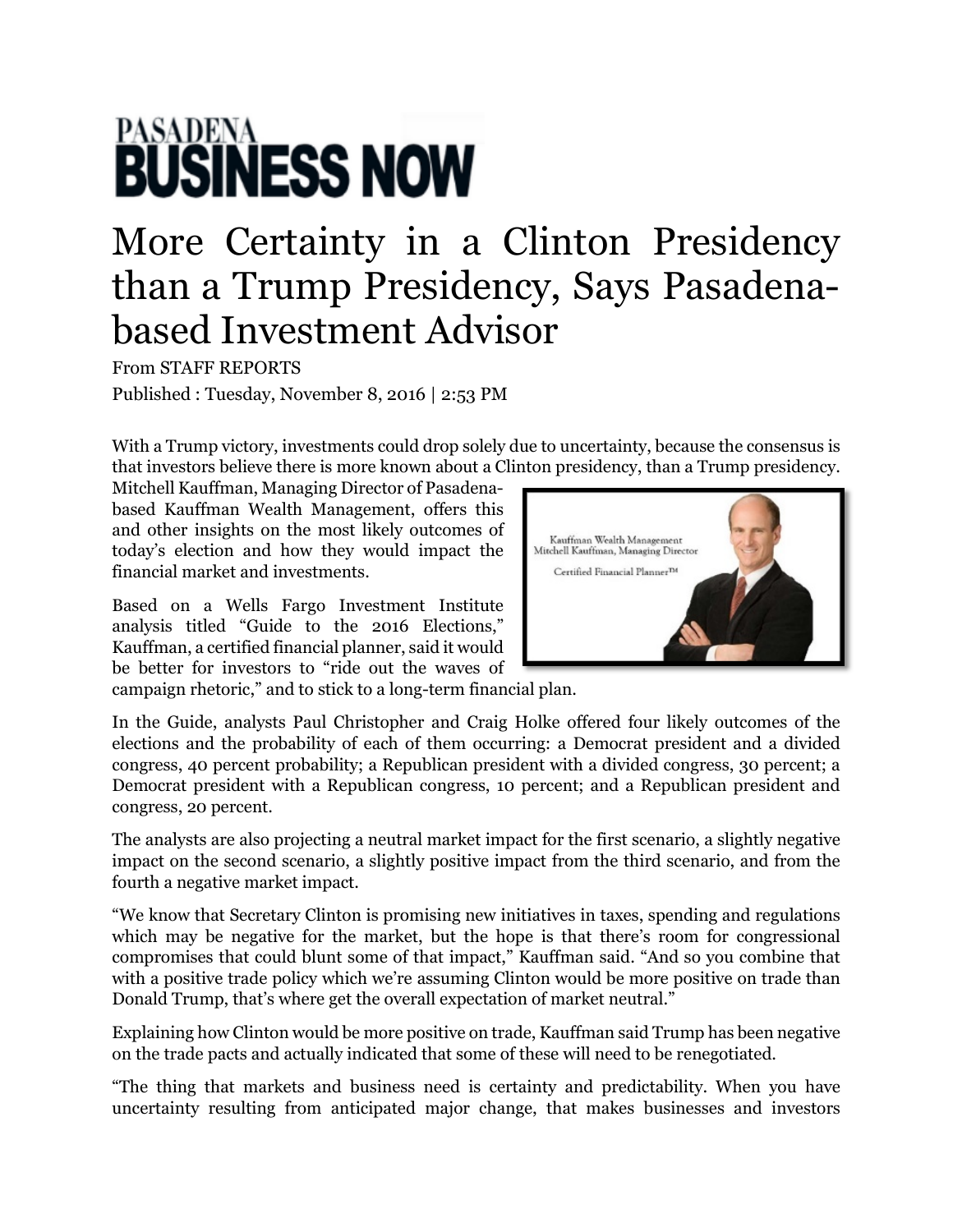hesitant to take normal steps that they need to be productive in their endeavors," Kauffman added. "When you have hesitation which we have been seeing in the economy of late – you know, businesses hesitate to restock inventories – that's the kind of thing that does not bode well."

Asked whether the uncertainty would be long-term effect on a Trump victory, Kauffman said historically, much of free enterprise as we know it works based on confidence.

"One of the prime things that contributed to the financial crisis of 2008-2009 was that confidence just got decimated by a tremendous uncertainty, with major institutions failing and all the stuff that resulted from that," Kauffman continued.

In earlier statements, Kauffman has said political volatility, disagreements between Congress, and the uncertainty about the next Supreme Court justice make it difficult for investors to plan large portfolio changes.

He recommends these portfolio changes solely based on election fears and speculation should be avoided.

Kauffman's firm has been providing wealth management and financial advisory services to clients for over 30 years.

He is also an accomplished writer and speaker, whose contributions to his profession have been published in the Los Angeles Times, Chicago Tribune, and Kiplinger, as well as several publications in Southern California. His books, "Are You on Track? Your A-Z Financial Freedom Resource," and "Are Your Heirs Prepared? Your A-Z Moneywise Family Resource," were published in 2016.

This material is being provided for information purposes only and is not a complete description, nor is it a recommendation. Wells Fargo Advisors Financial Network LLC (WFAFN) does not provide tax or legal advice. We strongly recommend an advanced tax and estate planning expert be contacted for further information. Any opinions are those of Mitchell Kauffman and not necessarily those of WFAFN. The information has been obtained from sources considered to be reliable, but Wells Fargo Advisors Financial Network does not guarantee that the foregoing material is accurate or complete. Prior to making a financial decision, please consult with your financial advisor about your individual situation.

Mitchell Kauffman provides wealth management services to corporate executives, business owners, professionals, independent women, and the affluent. He is one of only five financial advisors from across the U.S. named to Research magazine's prestigious Advisor Hall of Fame in 2010, and among a select list of 100 over the past 20 years.

Inductees into the Advisor Hall of Fame have passed a rigorous screening, served a minimum of 15 years in the industry, acquired substantial assets under management, demonstrate superior client service, and have earned recognition from their peers and the broader community.